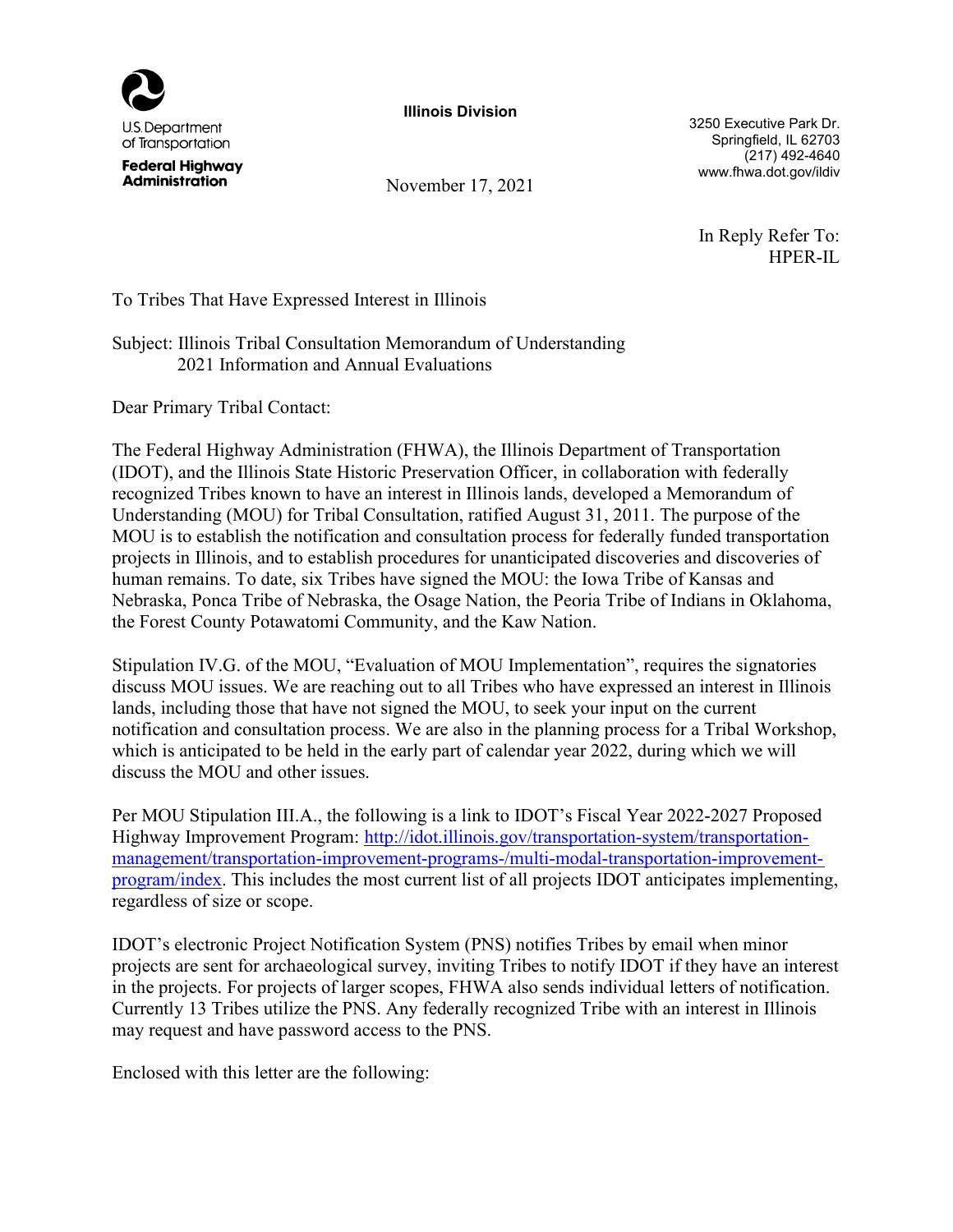- Contact list of Federally Recognized Tribes who have expressed an interest in Illinois lands, including a list of Tribes who have expressed interest in Illinois by IDOT district and county
- IDOT MOU annual report for State Fiscal Year 2021  $\bullet$

Please notify us of any changes needed to your contact information or your Tribe's interest in Illinois lands. If your Tribe is interested in signing the MOU and/or accessing the PNS, please contact Mr. Darien Siddall, Environmental Protection Specialist, of my staff at darien.siddall@dot.gov or (217) 492-4615. If you have comments or concerns about the implementation of the MOU, please provide written comments within 30 days of receipt of this letter.

We value the relationships that have been built with Tribes interested in Illinois lands, and look forward to continuing these relationships with you.

Sincerely,

Jular K Vocker

Arlene K. Kocher Division Administrator

Enclosure

ecc: Mr. Jack Elston, Bureau of Design and Environment Mr. Brad Koldehoff, Bureau of Design and Environment Ms. Carey Mayer, Illinois State Historic Preservation Office Ms. CJ Wallace, Illinois State Historic Preservation Office Mr. Jeff Krutchen, Illinois State Historic Preservation Office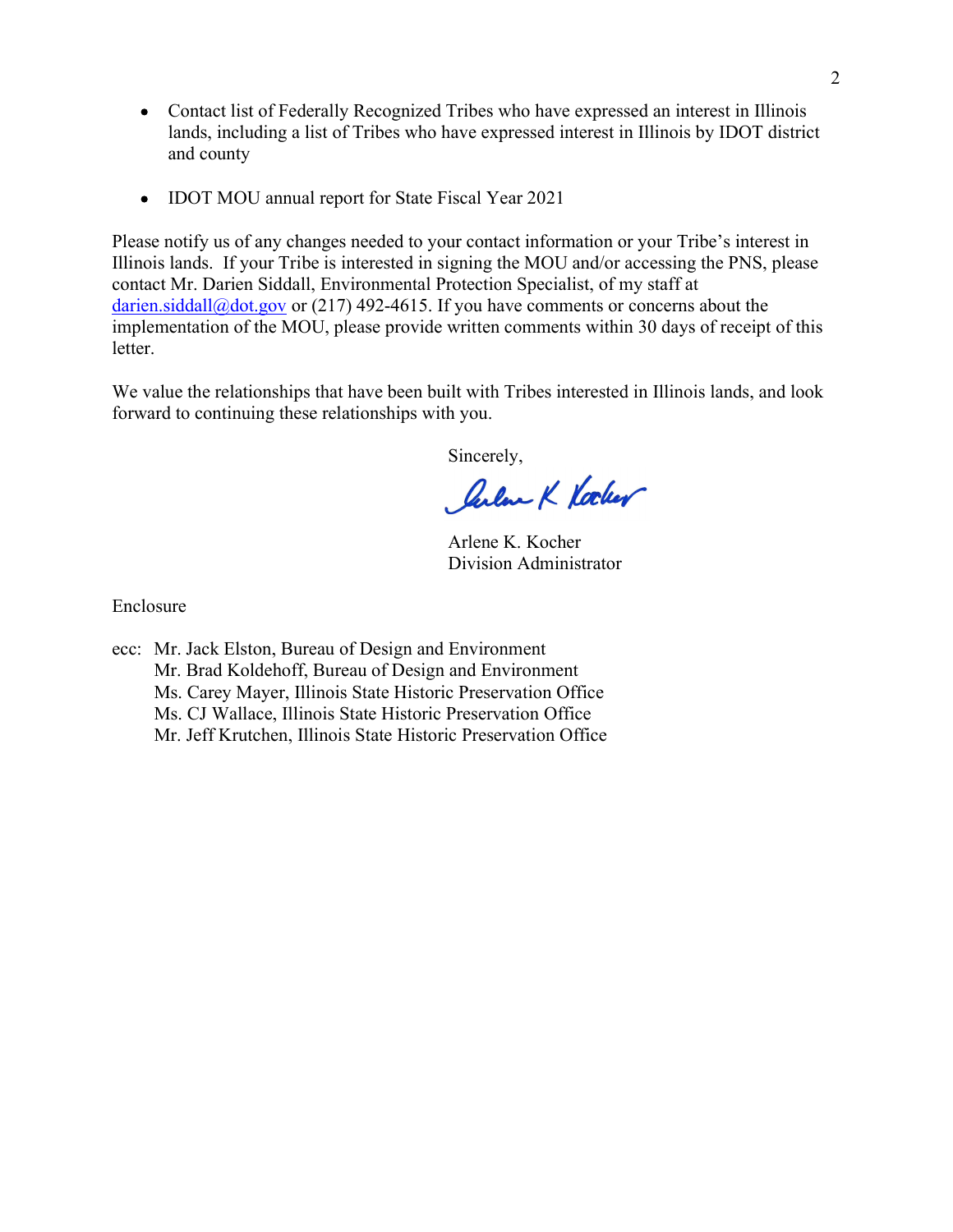# **Illinois Transportation Archaeology and Tribal Consultation: Memorandum of UnderstandingAnnual Reportfor Illinois Fiscal Year 2021 (July 1, 2020 to June 30, 2021)**

**November 1, 2021**

**Prepared by Cultural Resources Unit Bureau of Design & Environment Illinois Department of Transportation Springfield, Illinois**

#### **Introduction**

The Memorandum of Understanding (MOU) for Tribal Consultation among the Illinois Department of Transportation (IDOT), Illinois Division of the Federal Highway Administration (FHWA), Illinois State Historic Preservation Officer (SHPO), and federally recognized American Indian Tribes with an interest in Illinois was ratified August 31, 2011. To date, the MOU has been signed by six Tribes: Iowa Tribe of Kansas and Nebraska, Osage Nation, Peoria Tribe of Indians in Oklahoma, Ponca Tribe of Nebraska, Forest County Potawatomi Community, and Kaw Nation. The goal of this report is to provide information to Tribes and agenciesso that the effectiveness of the MOU can be evaluated on an annual basis. This eleventh annual report covers Illinois fiscal year 2021.

## **Background and Report Organization**

The National Historic Preservation Act of 1966 (NHPA), as amended (54 U.S.C. § 300101) and its implementing regulations (36 CFR 800) requires federal agencies to consult with federally recognized American Indian Tribes about undertakings that may affect sites of importance to Tribes. The IDOT and FHWA Illinois Division have a long history of consulting with Tribes about transportation projects in Illinois. The IDOT and FHWA also have a long history of collaboration in complying with Section 106 of the NHPA. The IDOT, FHWA, SHPO, and Advisory Council on Historic Preservation (ACHP) ratified a Section 106 Programmatic Agreement (PA) March 6, 2018. Tribes were provided the opportunity to comment on the PA before it was ratified, and the PA is implemented in accordance with the MOU.

In 2008 and 2009 the IDOT and FHWA co-sponsored tribal consultation workshopsin Illinois that were well-attended by Tribes with an expressed interest in Illinois. Resulting from these workshops, the MOU was developed by the FHWA, IDOT, SHPO, and tribal representatives. The MOU outlines the principles and procedures for tribal consultation in Illinois for transportation projects. The centerpiece of the MOU isthe adoption of the web-based Project Notification System (PNS) as the primary means by which IDOT/FHWA will notify Tribes of proposed projects that have the potential to affect archaeological resources.

In 2019 plans were underway to hold an in-person tribal consultation workshop in Illinoisin June 2020. However, with the COVID-19 pandemic, those plans were placed on hold. Currently, IDOT and FHWA are consulting with Tribes to schedule a remote workshop in 2022.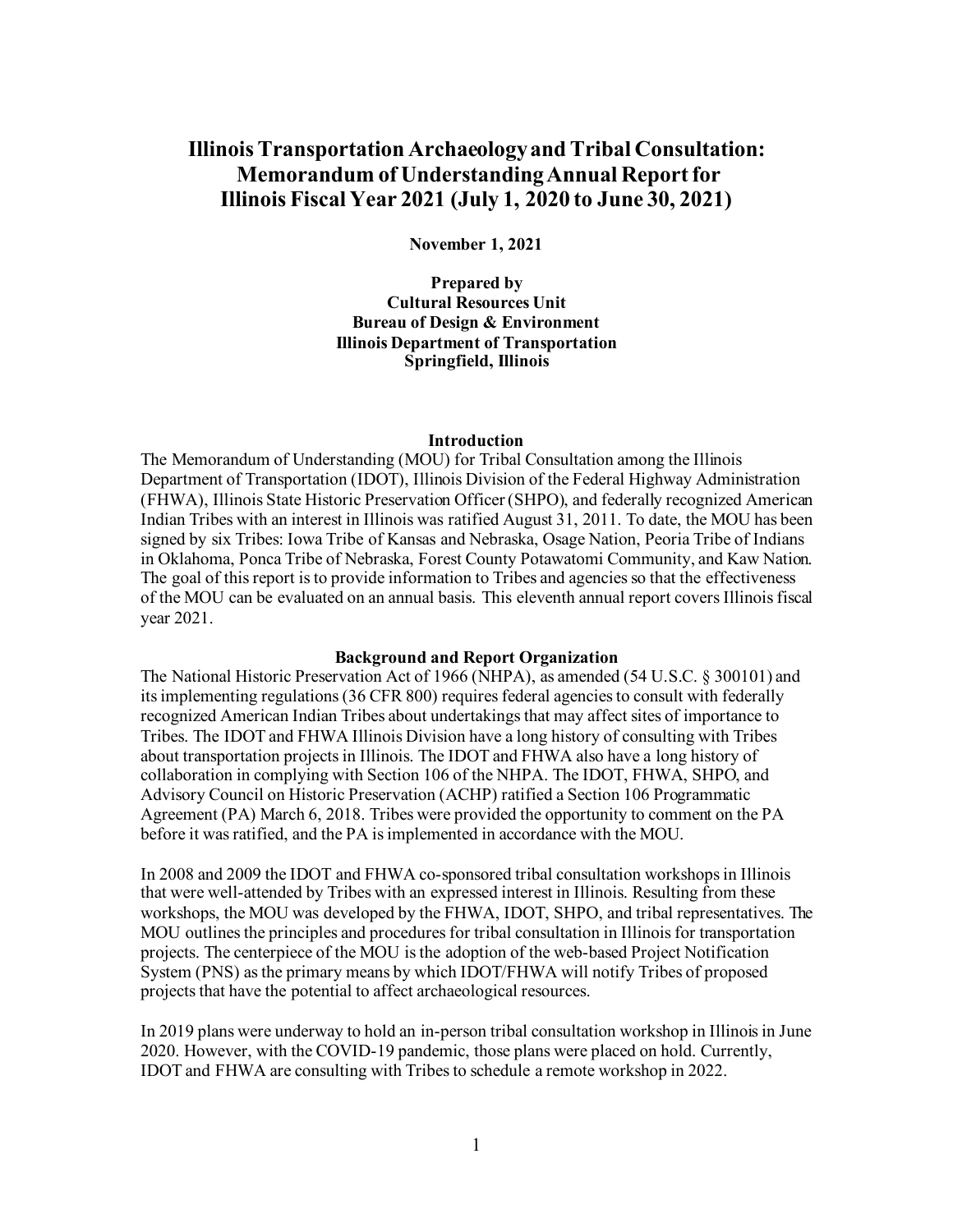The following pages represent the eleventh annual MOU report. The report is divided into four parts: (1) project notification and site investigation, (2) projects with discoveries of human remains, (3) tribal participation, and (4) evaluation.

#### **Part 1: Project Notification and Site Investigation**

The PNS is a web-based password-protected database and e-mail communication system that transmits notifications to Tribes with an interest in the project's county(ies) and the SHPO of projects that have potential to affect archaeological resources. In the PNS, Tribes can transmit project comments to the IDOT and FHWA. Even if they do not comment on the initial notification, Tribes are subsequently notified when archaeological survey reports and SHPO concurrence letters are posted on the PNS website. The PNS is maintained by the Illinois State Archaeological Survey (ISAS) in the Prairie Research Institute at the University of Illinois, Urbana-Champaign. Originally created by the IDOT and ISAS for the transmittal of information about highway projects, the effectiveness of the system has led to its adoption by the Federal Aviation Administration (FAA) and the Federal Railroad Administration (FRA) for Section 106 project notifications.

In FY21 the Cultural Resources Unit in the Bureau of Design and Environment at the IDOT received 628 Environmental Survey Requestsfor transportation projects: 620 for highways and related projects (bridges, bike trails, streetscapes, etc.), 5 for airport projects, and 3 railroad projects(Table 1). In accordance with the MOU and PA, 595 projects were reviewed for archaeological resources and cleared for construction by the IDOT's Chief Archaeologist. However, if unexpected discoveries of historic properties or human remains are made during construction, these projects are not exempt from tribal consultation.

Projects involving new ROW or easements in undisturbed ground are sent to the ISAS for archaeological survey concurrent with tribal notification via the PNS. In FY21 this process encompassed 33 projects: 31 for highways, none for airports, and two for railroads. When surveyed, 18 of these projects resulted in the identification of archaeological sites (Table 2). Eight projectsinvolved sites that warranted further investigation. Test excavations were conducted, and if important archaeological features were identified, potential impacts were avoided and the sites were preserved in place. No project had an adverse impact in FY21 on archaeological sites eligible for or listed on the NRHP.

#### **Part 2: Projects with Discoveries of Human Remains**

In accordance with the MOU, the IDOT and FHWA will (1) follow the Native American Graves Protection and Repatriation Act (NAGPRA) (25 U.S.C. 3001) when there is a discovery of human remains or burials on federal lands, and (2) comply with the Illinois State Human Skeletal Remains Protection Act (20 ILCS 3440) when there is a discovery of human remains or burials on non-federal lands. According to the state law, if impacts to the remains cannot be avoided, they are removed, the recovered remains are examined, a report is prepared, and the report and remains are delivered to the Illinois Department of National Resources (IDNR) for disposition. [Note: the Illinois Historic Preservation Agency (IHPA) was eliminated by Illinois state government in April 2017. State burial law oversight, Section 106 responsibilities, and the SHPO office were moved to IDNR.] When the remains are subsequently transferred to the Illinois State Museum (ISM), they become subject to NAGPRA. In FY21 no human remains were discovered.

## **Part 3: Tribal Participation**

In total, 238 initial project notification emails were sent to the 15 Tribes participating in the PNS during FY21: Delaware Nation, Ho-Chunk Nation, Iowa Tribe of Kansas and Nebraska, Kaw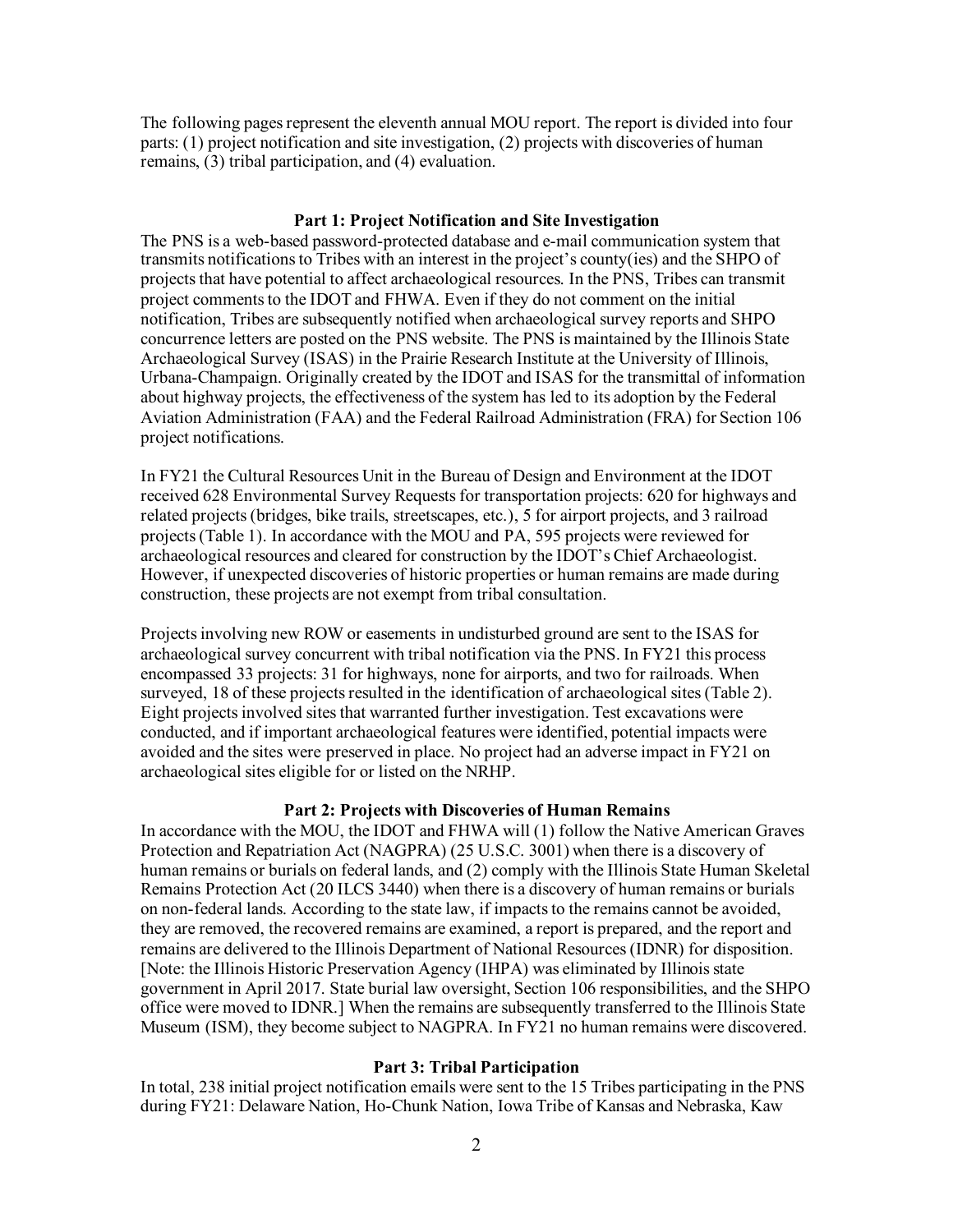Nation, Kickapoo Tribe of Kansas, Miami Tribe of Oklahoma, Osage Nation, Peoria Tribe of Indians of Oklahoma, Forest County Band of the Potawatomi, Pokagon Band of the Potawatomi, Ponca Tribe of Nebraska, Sac and Fox Nation of Oklahoma, Seneca-Cayuga Nation, Quapaw of Oklahoma, and Winnebago Tribe of Nebraska. Participating Tribes replied with 97 separate PNS email comments (Table 2). Tribal comments in some cases resulted in further consultation in the form of emails and conference calls.

### **Part 4: Evaluation**

The goal of this report is to provide information to Tribes and agenciesso that the effectiveness of the MOU and its consultation procedures can be evaluated on an annual basis. From IDOT's perspective, the PNS is a key component of tribal consultation for projects. Implemented in 2009 and refined with comments from Tribes and FHWA, the PNS not only facilitates rapid communication and easy access to IDOT project information but also reduces the "environmental footprint" of the consultation process by eliminating the traditional use of paper correspondence and postal deliveries. While the PNS is an effective tool for notification and dissemination of information, the IDOT fully realizes the PNS does not replace consultation with Tribes. Tribes with an interest in Illinois land are welcome to visit transportation projects in coordination with IDOT and FHWA personnel.

The tribal consultation workshop to be held remotely in 2022 will be important not only for addressing issues of concern to the Tribes but also for renewing relationships and creating new ones. The workshop will provide an opportunity for Tribes to communicate to IDOT and FHWA about what works and does not work regarding the PA and the current consultation process.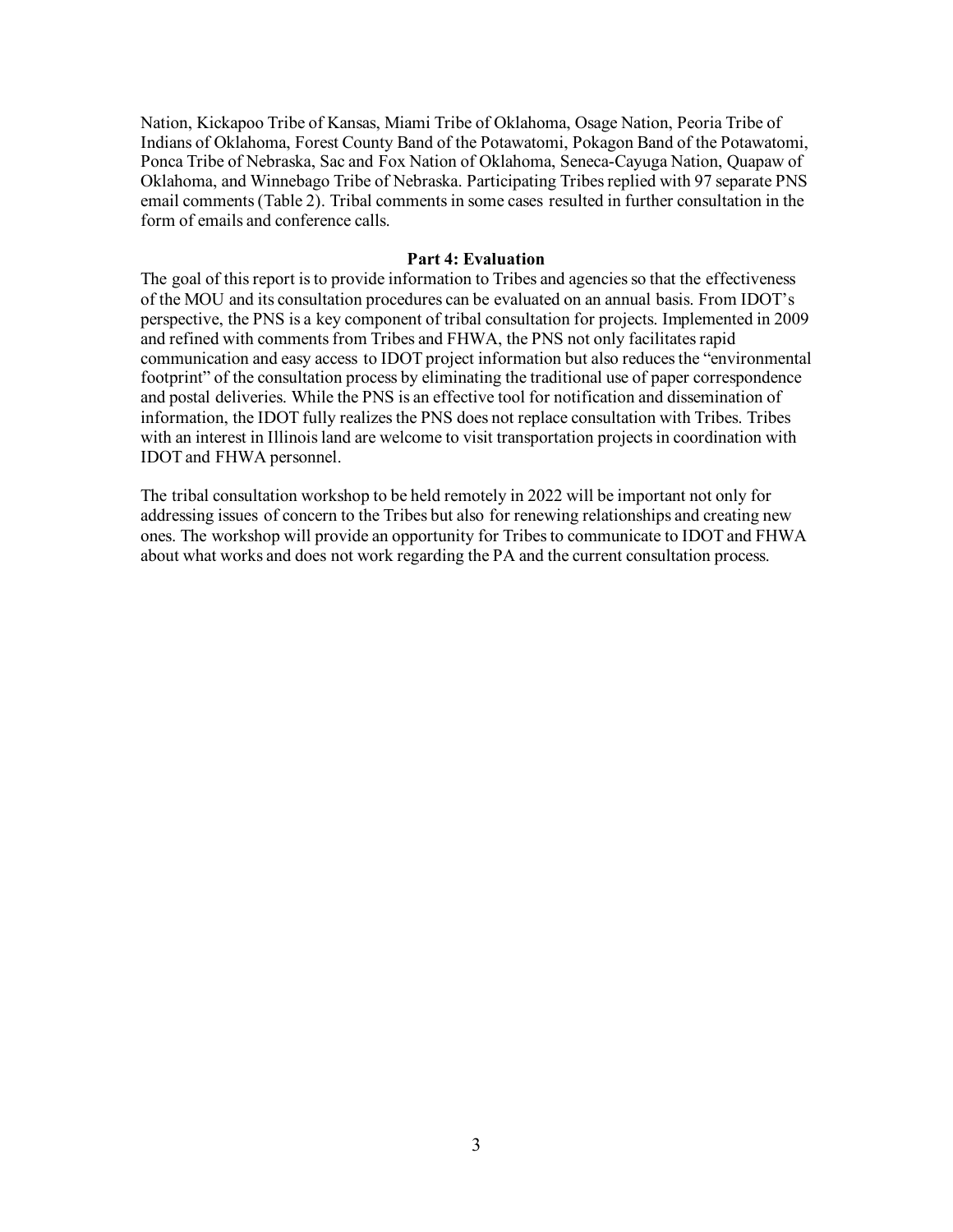|  |  | Table 1. Transportation Projects Reviewed for Cultural Resources in Fiscal Year 2021 |
|--|--|--------------------------------------------------------------------------------------|
|--|--|--------------------------------------------------------------------------------------|

|                 |                 | <b>Highways (FHWA)</b> |                           | Airports (FAA)       |                           | Railroads (FRA)      |                           | <b>Total</b>         |                           |
|-----------------|-----------------|------------------------|---------------------------|----------------------|---------------------------|----------------------|---------------------------|----------------------|---------------------------|
| <b>IDO1</b>     | Total           | <b>IDOT In-House*</b>  | <b>ISAS Survey</b>        | <b>IDOT In-House</b> | <b>ISAS Survey</b>        | <b>IDOT In-House</b> | <b>ISAS Survey</b>        | <b>IDOT In-House</b> | <b>ISAS Survey</b>        |
| <b>District</b> | <b>Projects</b> | Clearance              | <b>SHPO/Tribal Review</b> | Clearance            | <b>SHPO/Tribal Review</b> | Clearance            | <b>SHPO/Tribal Review</b> | Clearance            | <b>SHPO/Tribal Review</b> |
|                 | 160             | 144                    |                           |                      |                           |                      |                           | 147                  |                           |
|                 | 66              | 61                     |                           |                      |                           |                      |                           |                      |                           |
|                 | 88              | 84                     |                           |                      |                           |                      |                           | 85                   |                           |
|                 | 24              |                        |                           |                      |                           |                      |                           |                      |                           |
|                 | 40              | 38                     |                           |                      |                           |                      |                           | 38                   |                           |
|                 | 52              | 50                     |                           |                      |                           |                      |                           | 50                   |                           |
|                 | 80              | 78                     |                           |                      |                           |                      |                           | 79                   |                           |
|                 | 50              | 45                     |                           |                      |                           |                      |                           | 46                   |                           |
|                 | 68              | 65                     |                           |                      |                           |                      |                           | 65                   |                           |
| Total           | 628             | 589                    | 31                        |                      |                           |                      |                           | 595                  | 33                        |

\*Projects reviewed and cleared for construction by IDOT Chief Archaeologist in accordance with Tribal MOU.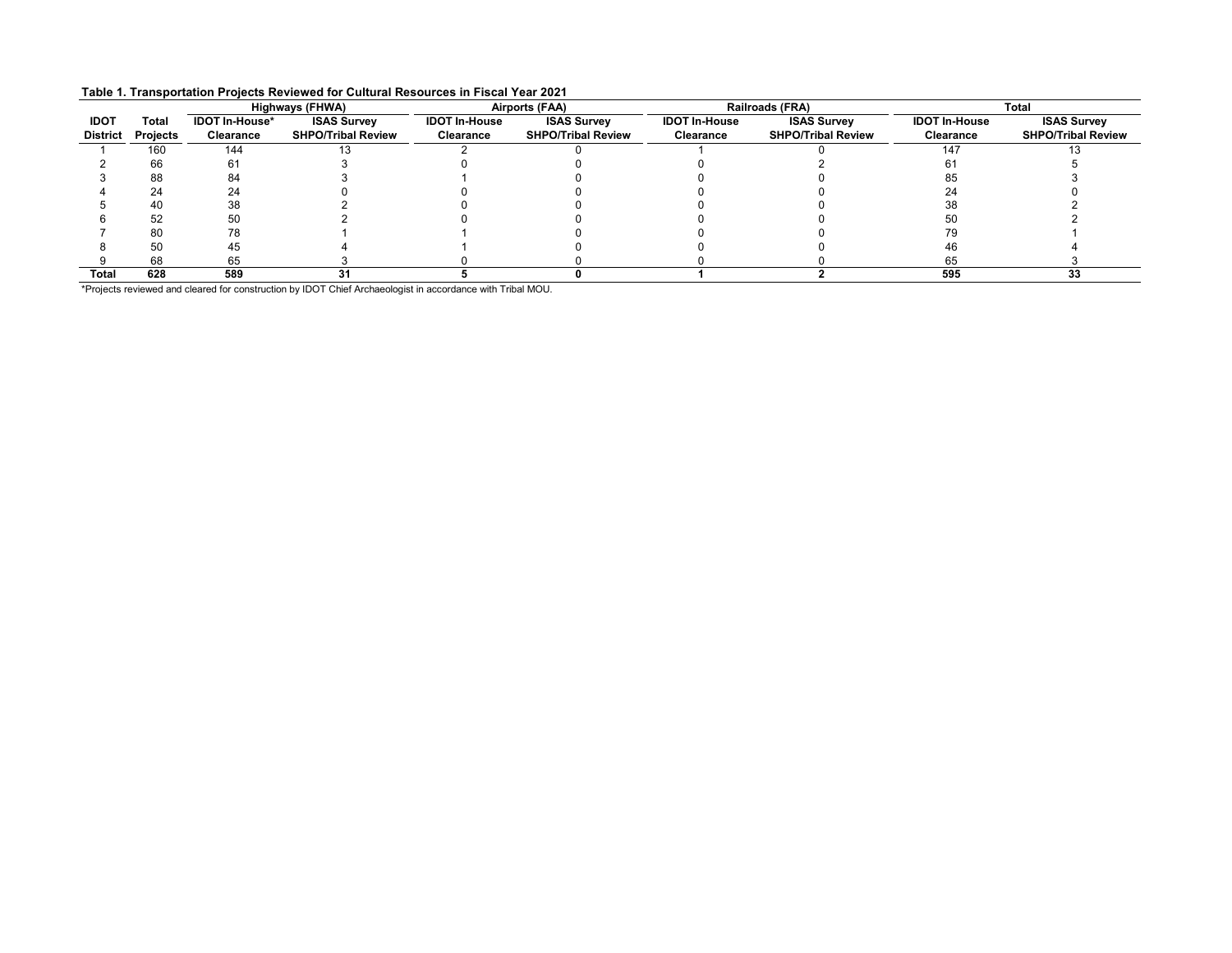|                             | <b>PORCH ALL LAC</b>     |                              |          | Projects with Projects with  | <b>Tribal PNS</b>       |
|-----------------------------|--------------------------|------------------------------|----------|------------------------------|-------------------------|
| <b>IDOT District County</b> |                          | <b>Projects</b>              | Sites    | <b>Further Work Comments</b> |                         |
| <b>District 1</b>           | Cook                     | 5                            | 4        | $\overline{2}$               | 8                       |
|                             | DuPage                   | 1                            | 0        | 0                            | $\overline{\mathbf{c}}$ |
|                             | Kane<br>Lake             | 1<br>$\overline{2}$          | 0<br>1   | 0<br>0                       | $\overline{2}$<br>5     |
|                             | McHenry                  | 1                            | 1        | 0                            | 4                       |
|                             | Will                     | 3                            | 2        | 1                            | 7                       |
|                             | Total                    | 13                           | 8        | 3                            | 28                      |
| <b>District 2</b>           | Boone                    | 0                            | 0        | 0                            | 1                       |
|                             | Carroll                  | 0                            | 0        | 0                            | 0                       |
|                             | Henry<br>Jo Daviess      | 0<br>1                       | 0<br>1   | 0<br>1                       | 0<br>3                  |
|                             | Lee                      | 0                            | 0        | 0                            | 0                       |
|                             | Ogle                     | 1                            | 0        | 0                            | $\overline{2}$          |
|                             | Rock Island              | 0                            | 0        | 0                            | 3                       |
|                             | Rock Island, Henry,      | $\overline{2}$               | 0        | 0                            | 3                       |
|                             | Bureau                   |                              |          |                              |                         |
|                             | Stephenson<br>Whiteside  | 0<br>0                       | 0<br>0   | 0<br>0                       | 1<br>0                  |
|                             | Winnebago                | 1                            | 0        | 0                            | 3                       |
|                             | Total                    | 5                            | 1        | 1                            | 16                      |
| District 3                  | Bureau                   | 0                            | 0        | 0                            | 0                       |
|                             | DeKalb                   | 0                            | 0        | 0                            | 0                       |
|                             | Ford                     | 0                            | 0        | 0                            | 0                       |
|                             | Grundy                   | 0                            | 0        | 0                            | 0                       |
|                             | Iroquois<br>Kankakee     | 0<br>1                       | 0<br>0   | 0<br>0                       | 0<br>3                  |
|                             | Kendall                  | 0                            | 0        | 0                            | $\overline{2}$          |
|                             | LaSalle                  | $\overline{2}$               | 0        | 0                            | 6                       |
|                             | Livingston               | 0                            | 0        | 0                            | 0                       |
|                             | Total                    | 3                            | 0        | 0                            | 11                      |
| <b>District 4</b>           | Fulton                   | 0                            | 0        | 0                            | $\overline{2}$          |
|                             | Henderson                | 0                            | 0        | 0                            | 0                       |
|                             | Knox<br>McDonough        | 0<br>0                       | 0<br>0   | 0<br>0                       | 0<br>0                  |
|                             | Marshall                 | 0                            | 0        | 0                            | 0                       |
|                             | Mercer                   | 0                            | 0        | 0                            | 0                       |
|                             | Peoria                   | 0                            | 0        | 0                            | 5                       |
|                             | Peoria, Tazewell         | 0                            | 0        | 0                            | 1                       |
|                             | Putnam                   | 0                            | 0        | 0                            | 0                       |
|                             | <b>Stark</b><br>Tazewell | 0<br>0                       | 0<br>0   | 0<br>0                       | 0<br>3                  |
|                             | Warren                   | 0                            | 0        | 0                            | 0                       |
|                             | Woodford                 | 0                            | 0        | 0                            | 0                       |
|                             | Total                    | $\mathbf{0}$                 | $\bf{0}$ | 0                            | 11                      |
| District 5                  | Champaign                | 2                            | 0        | 0                            | 4                       |
|                             | Dewitt                   | 0                            | 0        | 0                            | 0                       |
|                             | Douglas                  | 0<br>0                       | 0        | 0                            | 0                       |
|                             | Edgar<br>McLean          | 0                            | 0<br>0   | 0<br>0                       | 0<br>0                  |
|                             | Piatt                    | 0                            | 0        | 0                            | 0                       |
|                             | Vermillion               | 0                            | 0        | 0                            | 0                       |
|                             | Total                    | $\overline{a}$               | 0        | 0                            | 4                       |
| District 6                  | Adams                    | 1                            | 1        | 0                            | $\overline{2}$          |
|                             | <b>Brown</b><br>Cass     | 0<br>0                       | 0<br>0   | 0<br>0                       | 0<br>0                  |
|                             | Christian                | 0                            | U        | U                            | 0                       |
|                             | Hancock                  | 0                            | 0        | 0                            | 0                       |
|                             | Logan                    | 0                            | 0        | 0                            | 0                       |
|                             | Macoupin                 | 0                            | 0        | 0                            | 0                       |
|                             | Mason                    | 0                            | 0        | 0                            | 0                       |
|                             | Menard                   | 0                            | 0        | 0                            | 0                       |
|                             | Montgomery<br>Morgan     | 0<br>0                       | 0<br>0   | 0<br>0                       | 0<br>0                  |
|                             | Pike                     | 0                            | 0        | 0                            | 0                       |
|                             | Pike, Scott              | 0                            | 0        | 0                            | $\mathbf{1}$            |
|                             | Sangamon                 | $\mathbf{1}$                 | 0        | 0                            | $\overline{\mathbf{c}}$ |
|                             | Schuyler                 | 0                            | 0        | 0                            | 4                       |
|                             | Schuyler, Cass           | 0                            | 0        | 0                            | $\mathbf{1}$            |
|                             | Scott<br><b>Total</b>    | 0<br>$\overline{\mathbf{2}}$ | 0<br>1   | 0<br>0                       | 0<br>10                 |
| <b>District 7</b>           | Clark                    | 0                            | 0        | 0                            | 0                       |
|                             | Clay                     | 0                            | 0        | 0                            | 0                       |
|                             | Coles                    | $\mathbf{1}$                 | 1        | $\mathbf{1}$                 | $\overline{c}$          |
|                             | Crawford                 | 0                            | 0        | 0                            | 0                       |
|                             | Cumberland               | 0                            | 0        | 0                            | 0                       |
|                             | Edwards                  | 0                            | 0        | 0                            | 0                       |
|                             | Effingham<br>Fayette     | 0<br>0                       | 0<br>0   | 0<br>0                       | 0<br>0                  |
|                             | Jasper                   | 0                            | 0        | 0                            | 0                       |
|                             | Lawrence                 | 0                            | 0        | 0                            | 0                       |

**Table 2: Projects Posted on PNS with SHPO/Tribal Review in Fiscal Year 2021**